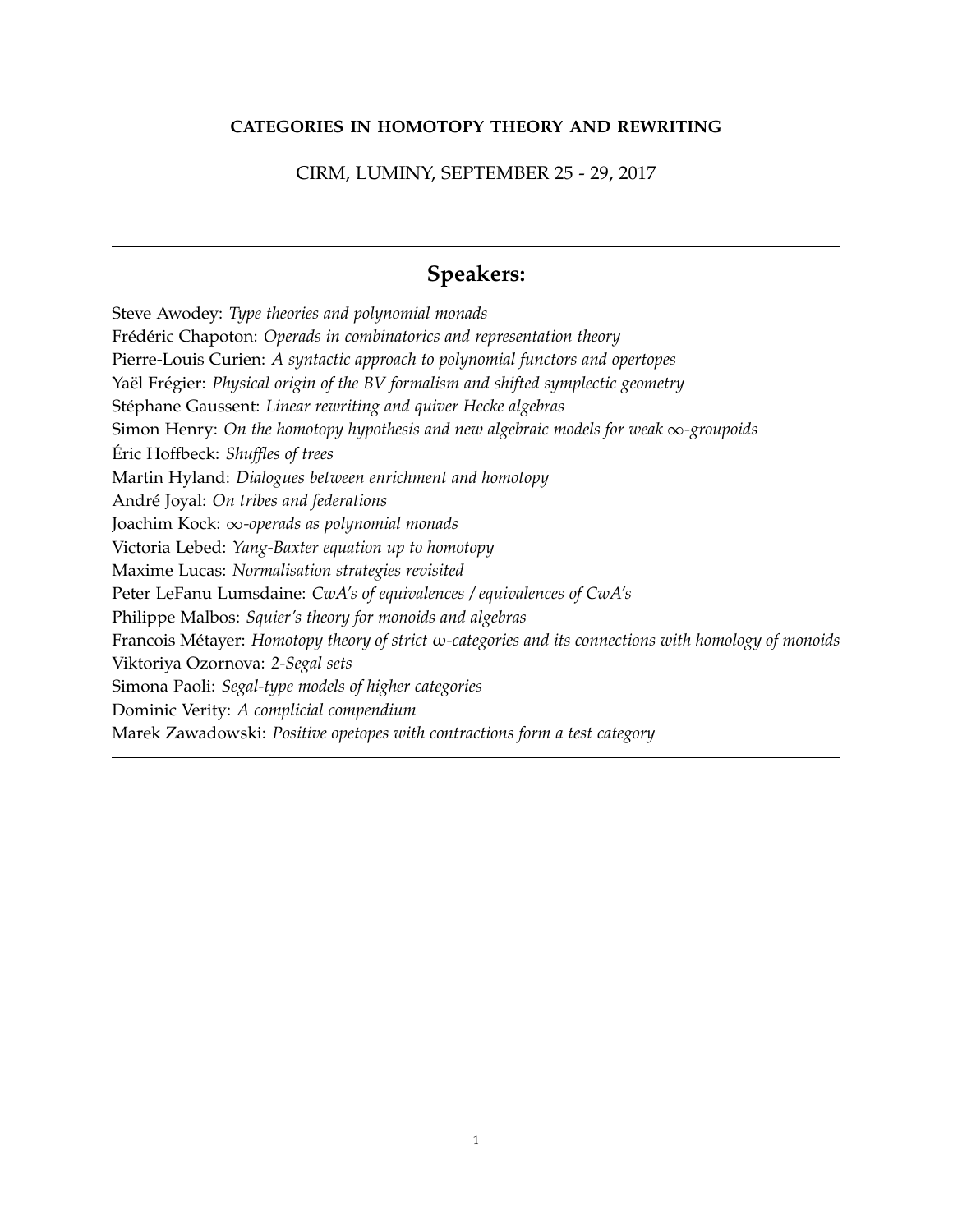# **Steve Awodey**

## *Type theories and polynomial monads*

*Abstract:* A system of dependent type theory T gives rise to a natural transformation p : Terms  $\rightarrow$ Types of presheaves on the category Ctx of contexts, termed a "natural model of T". This map p in turn determines a polynomial endofunctor  $P: Ctx \rightarrow Ctx$  on the category of all presheaves. It can be seen that P has the structure of a monad just if T has  $\Sigma$ -types and a terminal type, and that p is itself a P-algebra just if T has Π-types. I will explain this rather unexpected connection between type theories and polynomial monads, and will welcome any insights from the other participants regarding it.

## **Fr´ed´eric Chapoton**

## *Operads in combinatorics and representation theory*

*Abstract:* It is now quite common to use Hopf algebras to help organise combinatorial objects or to gather representation theories of families of algebras. For instance, there are many Hopf algebras based on graphs or trees and various kinds of generalized symmetric functions. Operads can play a similar role, and we will illustrate this by several examples, some in the combinatorial realm and some related to representations of quivers, in particular some cyclic operads.

## **Pierre-Louis Curien**

## *A syntactic approach to polynomial functors and opertopes*

*Abstract:* We take the connection between Joyal's polynomial functors and Abbott-Altenkirch-Ghani's containers seriously, and provide a syntactic (and "type-theoretic") notation to describe polynomial functors and polynomial monads, and in particular the two polynomial monads involved in the construction of opetopes (Kock-Joyal-Batanin-Mascari) ("star" and "plus"). My current efforts culminate in a compact description of opetopes as formal languages over a layered alphabet, whose merits must be tested!

## Yaël Frégier

## *Physical origin of the BV formalism and shifted symplectic geometry*

*Abstract:* The aim of this talk is to give a mathematically friendly introduction to the ideas of perturbative expansion of path integrals, in order to motivate and explain the need for the BV formalism and shifted symplectic geometry.

## **Stéphane Gaussent**

## *Linear rewriting and quiver Hecke algebras*

*Abstract:* In this talk, we will introduce higher linear rewriting in terms of polygraphs. Then we will apply these techniques to study a diagrammatic presentation of quiver Hecke algebras, also known as KLR algebras, for Khovanov, Lauda and Rouquier. We will then explain how to recover the PBW properties of these algebras.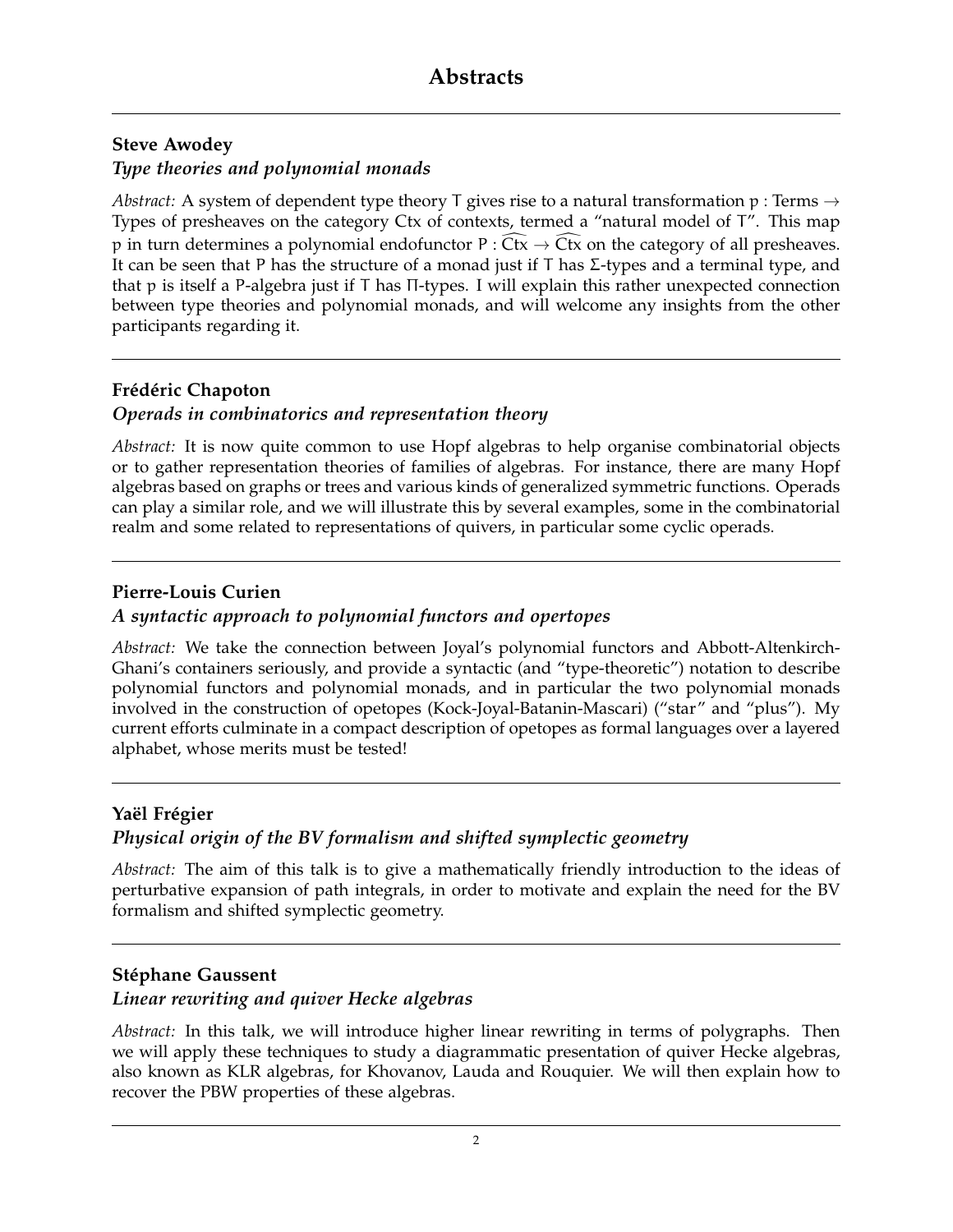#### **Simon Henry**

## *On the homotopy hypothesis and new algebraic models for weak* <sup>∞</sup>*-groupoids*

Abstract: In his manuscript "Pursuing stacks" Grothendieck gave a definition of weak ∞-groupoids and conjectured that the homotopy category of his  $\infty$ -groupoids is equivalent to the homotopy category of spaces. This conjecture (the homotopy hypothesis) is still an open problem, and in fact there is lot of expected basic results concerning his definition of <sup>∞</sup>-groupoids that are open problems. For these reasons, one prefer nowadays to use less problematic definitions of <sup>∞</sup>-groupoids, typically involving simplicial sets, as a starting point for (weak) higher category theory. But Grothendieck's definition also has a lot of good properties not shared by the simplicial approaches: it is considerably closer to the intuitive notion of  $\infty$ -category, it has a more general universal property, it is simpler to extend to  $\infty$ -categories, but more importantly it can be defined within the framework of the Homotopy type theory program, while the definition of simplicial objects in this framework is one of the important open problem of this program.

In this talk I will discuss a new sort of definitions of weak  $\infty$ -groupoids that are inspired from Grothendieck's definition but that do not share any of its problems while retaining most of its advantages. If time permit, I also mention a precise and simple looking technical conjecture which implies that Gorthendieck definition is a special case of our framework, and hence also implies Grothendieck's homotopy hypothesis and most of the conjectures related to Grothendieck's definition.

## **Eric Hoffbeck ´**

#### *Shuffles of trees*

*Abstract:* We study a notion of shuffle for trees which extends the usual notion of a shuffle for two natural numbers. Our notion of shuffle is motivated by the theory of operads and occurs in the theory of dendroidal sets. We give several equivalent descriptions of the shuffles, and prove some algebraic and combinatorial properties. In addition, we characterize shuffles in terms of open sets in a topological space associated to a pair of trees. This is a joint work with Ieke Moerdijk.

## **Martin Hyland**

#### *Dialogues between enrichment and homotopy*

*Abstract:* One classical world of homotopy is that of chain complexes: in it the notion of homotopy takes a simple algebraic form. Both technically and conceptually a crucial aspect of the theory is the fact that the homotopy and so the derived category are triangulated. The relevant structure manifests itself in terms of weighted limits and colimits of chain complexes. A small amount of higher dimensional universality is used then needed to establish the triangulated structure.

Ideas from homotopy appear in seemingly quite different context in concurrency theory. For example distinct events may be essentially the same when they use indistinguishable names in the same fashion. Phenomena of this kind can be treated using groups of symmetries but in many cases it seems best to think in terms of bisimulation, a notion which is itself homotopy theoretic in character. The outcome is then some theory of structures-with-symmetry which can be seen as a kind of enriched category theory.

I shall sketch both these situations and try to make clear the value of basic enriched category theory in each.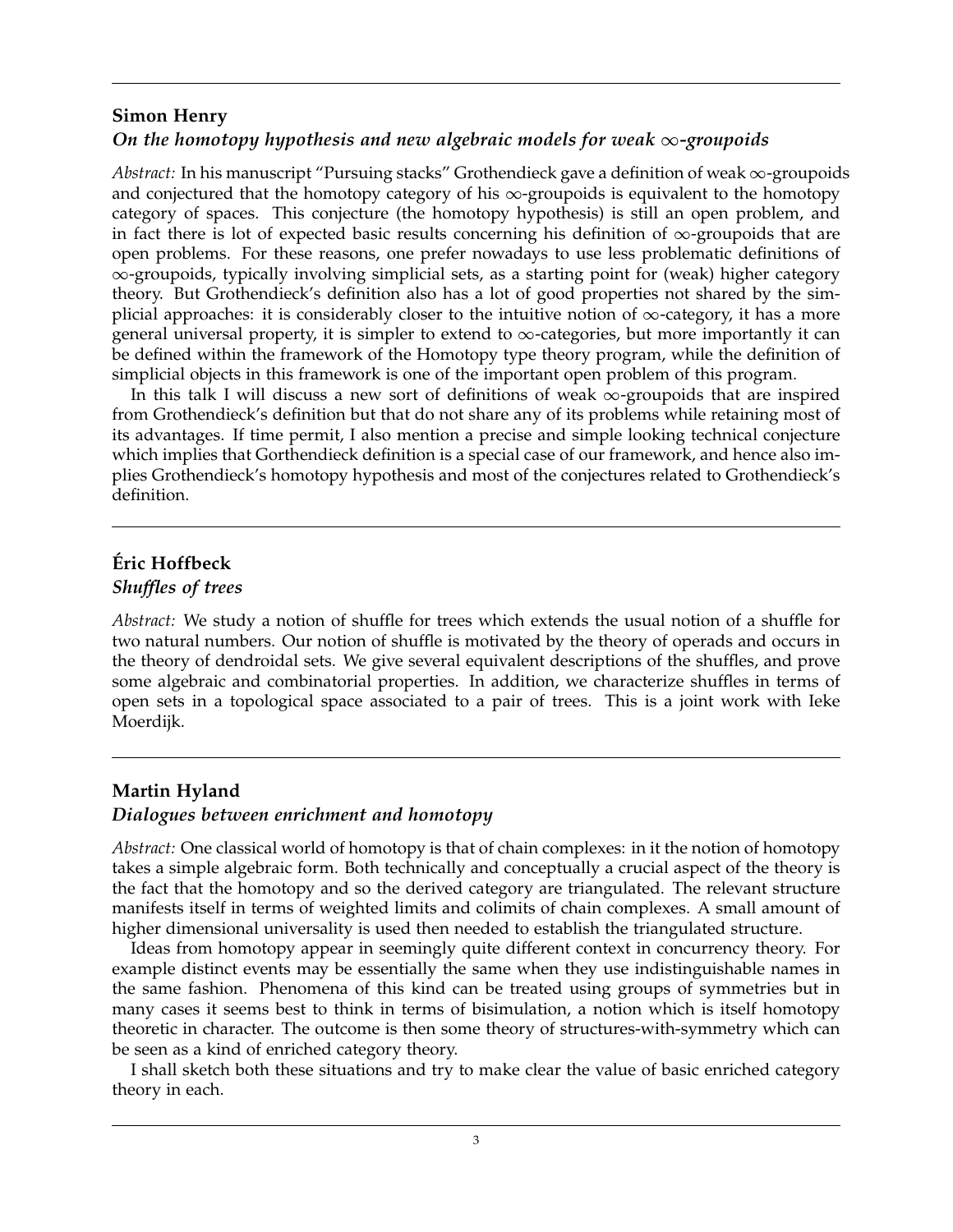## **Andr´e Joyal** *On tribes and federations*

*Abstract:* The notion of tribe is a categorical version of dependant type theory that can model Martin-Löf type theory. We develop the homotopy theory of tribes, including simplicial tribes. A federation of tribes is a Grothendieck fibrations whose fibers are tribes satisfying certain axioms; it can model a type system with two levels of contexts and deduction rules. The cubical type theory recently introduced by Cohen-Coquand-Huber-Mortberg is a federation of tribes.

## **Joachim Kock**

## <sup>∞</sup>*-operads as polynomial monads*

*Abstract:* Classical operads can fruitfully be regarded as monoids in the monoidal category of species/analytic functors under the substitution product. We establish an infinity version of this interpretation by developing the theory of polynomial functors over infinity categories. In the infinity world, analytic functors enjoy a representability feature not shared by classical analytic functors and operads: they are polynomial. We give a description of the free monad on an analytic endofunctor in terms of trees, and prove a nerve theorem implying that the infinity category of analytic monads is equivalent to the infinity category of dendroidal Segal spaces of Cisinski and Moerdijk, one of the known equivalent models for infinity operads. A byproduct of the development is a Joyal theorem for homotopical species. This is joint work with David Gepner and Rune Haugseng.

# **Victoria Lebed** *Yang-Baxter equation up to homotopy*

*Abstract:* In this talk we will discuss possible approaches to developing a homotopy theory for solutions to the Yang-Baxter equation. The role of tetrahedra, binary trees, Tamari lattices and associahedra from homotopy theory of associative structures will be played here by cubes, braids, higher Bruhat orders, and a series of polytopes starting from the octagon. Relations with cubical (co)homology will be discussed.

## **Maxime Lucas**

## *Normalisation strategies revisited*

*Abstract:* Starting from a convergent presentation of a monoid M, Squier showed how to extend it into a coherent presentation of M. This construction was then extended by Guiraud and Malbos in order to construct a polygraphic resolution of the monoid M. A central tool for the construction of this resolution is the notion of normalisation strategy. In the lowest dimension, a normalisation strategy (already used in usual rewriting) consists in the choice, for any word u, of a distinguished rewriting path from u to its normal form. In general a normalisation strategy consists in a function S which associates an  $(n + 1)$ -cell to any n-cell, satisfying some conditions making S a natural transformation.

In this talk, we show how some modifications to Guiraud and Malbos's approach (and in particular the use of the Gray tensor product) lead to a great simplification of the construction of the normalisation strategy, suggesting a possible extension to other structures than just monoids. Finally, we show how a result from Berger and Moerdijk seems to validate our use of the Gray tensor product, up to some conjectures about the model structure of  $\omega$ -categories.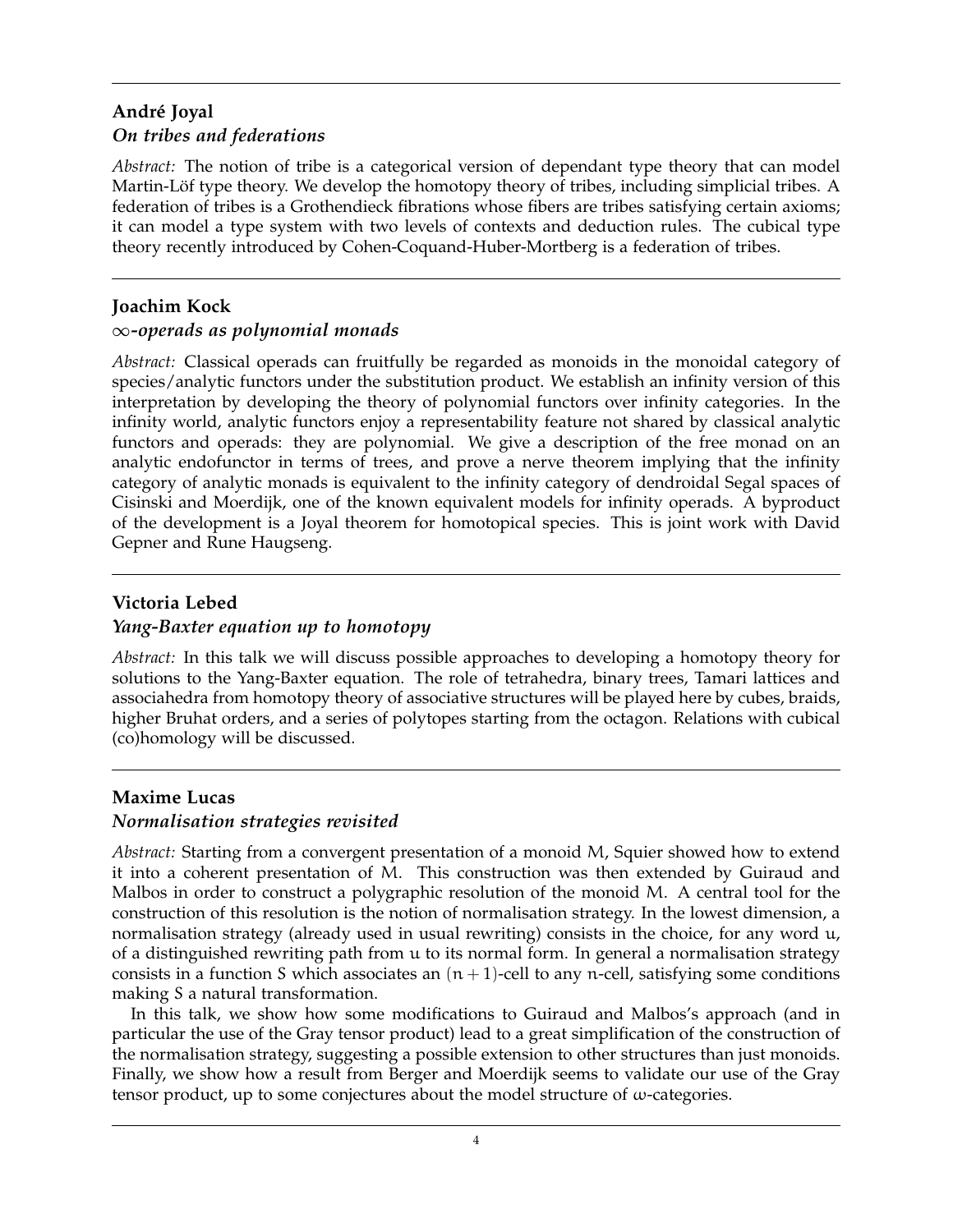## **Peter LeFanu Lumsdaine** *CwA's of equivalences / equivalences of CwA's*

#### *Abstract:*

I will present a technical tool in dependent type theory, and two different applications for it: one with very traditional logical motivations, one higher-categorical/homotopy-theoretic.

The technical tool is *CwA's of Reedy diagrams on an inverse category*, which we use in particular to construct the *Reedy span-equivalences* CwA and various related auxiliary CwA's. Roughly speaking, this gives for any model C of a suitable type theory  $T$  another model  $(C)$  of  $T$  whose objects are *equivalences* in C, in such away that "source" and "target" are T-logical functors  $(C) \rightarrow$ T.

The higher-categorical application is developing the "homotopy theory of type theories". We give a notion of *equivalence* between CwA's modelling at least -types, along with classes of fibrations, cofibrations, etc, and show that for suitable type theories T, models of T with these classes of maps form a *left semi-model category* — i.e. not quite a Quillen model category, but close enough to serve for many purposes. The CwA's (C) provide path-objects in these categories, and as such are a key tool of the proof of the left semi-model structure.

The logical application, meanwhile, is in giving *conservativity*/*equivalence* results between dependent type theories. Such conservativity questions are a major natural source of interesting and difficult problems in type theory. I will survey some that can be solved using the tools set out above, and others that remain open problems.

Most of the work presented is joint with Chris Kapulkin, and is available in *The homotopy theory of type theories*, <https://arxiv.org/abs/1610.00037>.

## **Philippe Malbos**

## *Squier's theory for monoids and algebras*

*Abstract:* Craig Squier proved that, if a monoid can be presented by a finite convergent string rewriting system, then it satisfies the homological finiteness condition left-3 and the homotopical finiteness condition finite derivation type. Using these finiteness conditions, he constructed finitely presentable monoids with a decidable word problem, but that cannot be presented by finite convergent rewriting systems.

In the first part of this lecture, we will review notions of higher-dimensional rewriting theory and we will present Squier's results in the language of polygraphs and some applications of these results to coherence problems. In a second part, we will present the structure of linear polygraph as higher dimensional linear rewriting system and we will give an application to the construction of free resolutions for algebras. In particular, we will show how to construct polygraphic resolutions for algebras, starting from a convergent presentation, and how to relate these resolutions with the Koszul property.

## **Fran¸cois M´etayer**

## *Homotopy theory of strict* ω*-categories and its connections with homology of monoids*

*Abstract:* In the first part, we describe the canonical model structure on the category of strict ωcategories and how it transfers to related subcategories. We then characterize the cofibrant objects as ω-categories freely generated by polygraphs and introduce the key notion of polygraphic resolution. Finally, by considering a monoid as a particular ω-category, this polygraphic point of view will lead us to an alternative definition of monoid homology, which happens to coincide with the usual one.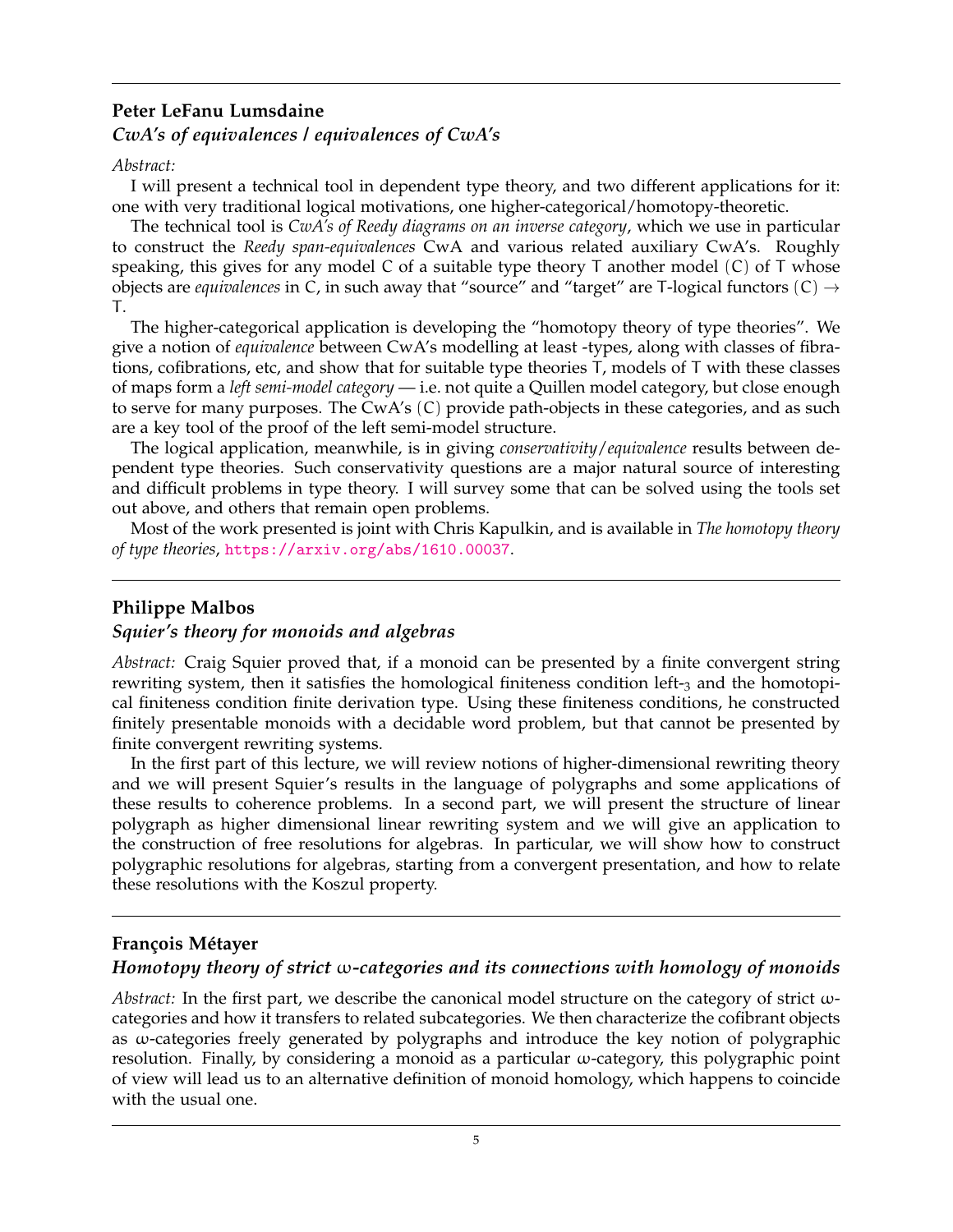## **Viktoriya Ozornova** *2-Segal sets*

*Abstract:* Segal spaces is one possible concept for treating "categories up to homotopy". In a recent work by Dyckerhoff-Kapranov and Galvez-Kock-Tonks, it was pointed out that many natural ´ constructions which fail to have Segal spaces as output still have a certain kind of composition, which is formalized in the notion of a 2-Segal space by the former and decomposition space by the latter. In a joint work with J.Bergner, A.Osorno, M.Rovelli, and C.Scheimbauer, we gave a description of 2-Segal sets in terms of double categories. In an ongoing work, we promote this statement to homotopical level.

# **Simona Paoli** *Segal-type models of higher categories*

*Abstract:* Higher categorical structures find applications to diverse areas, such as homotopy theory, mathematical physics, logic and computer science, algebraic geometry. I will start this talk with an introduction to higher categories and to some of their connections with homotopy theory. I will then discuss a class of higher categories, called Segal-type models of weak n-categories, which are based on the combinatorics of multi-simplicial sets. This comprise the Tamsamani-Simpson model, as well as two new models which I have introduced, based on a new paradigm to weaken higher categorical structures.

## **Dominic Verity** *A complicial compendium*

*Abstract:* There comes a time to dust off an old idea and give it another try! In this case, I propose to revive some old work on (weak) *complicial sets*, a putative model of (∞,∞)-categories.

A complicial set is simply a simplicial set equipped with a specified *marking* of its simplices, of all dimensions, and satisfying a Kan-like horn filler condition. The strict variant of these gadgets, in which horn fillers are unique, finds its genesis in the work of Roberts as structures in which to value non-abelian cohomology theories. A decade later Street provided an explicit functor from the category of strict ω-categories to that of strict complicial sets. He conjectured that this functor would provide an equivalence of categories, a result which was ultimately settled by Verity.

Street also suggested that complicial sets, of the non-strict variety, should be regarded as being an efficient model for structures we would now call  $(\infty, \infty)$ -categories. That is to say, these are weak categorical structures with non-invertible cells at all positive dimensions, a point of view that we champion in this talk. To that end, we review the basic theory of complicial sets, develop a little of their higher category theory, build a few  $(\infty, \infty)$ -categories whose cells are bordisms, discuss some handy new complicial constructions, and suggest some future directions.

What better time and place could there be to revisit Roberts' complicial creation? This is, after all, the 40<sup>th</sup> anniversary of its inaugural presentation to the *Colloquium on Operator Algebras and their Application to Mathematical Physics* here in Marseille.